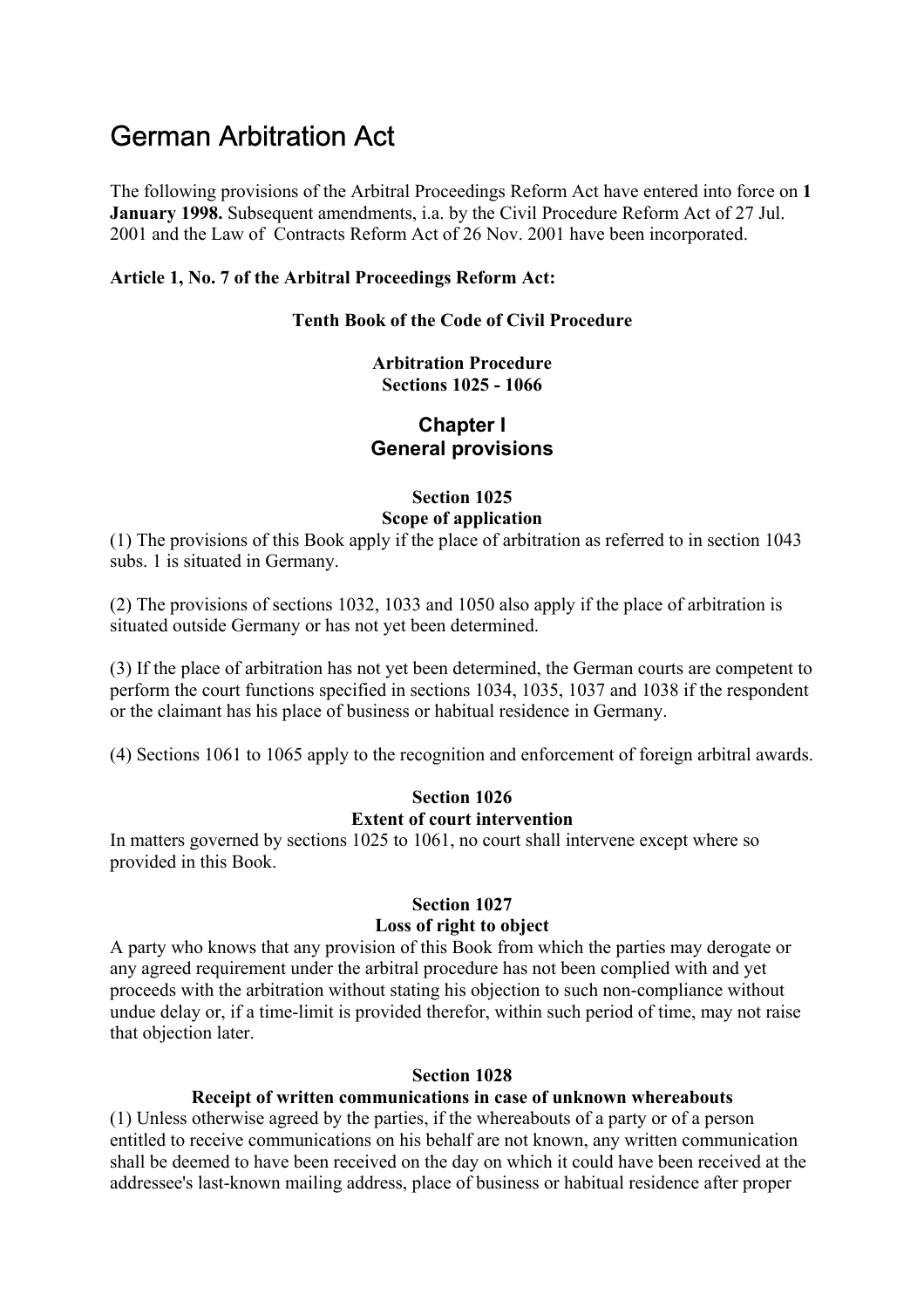transmission by registered mail/return receipt requested or any other means which provides a record of the attempt to deliver it there .

(2) Subsection 1 does not apply to communications in court proceedings.

# **Chapter II Arbitration agreement Section 1029 Definition**

(1) "Arbitration agreement" is an agreement by the parties to submit to arbitration all or certain disputes which have arisen or which may arise between them in respect of a defined legal relationship, whether contractual or not.

(2) An arbitration agreement may be in the form of a separate agreement ("separate arbitration agreement") or in the form of a clause in a contract ("arbitration clause").

# **Section 1030 Arbitrability**

(1) Any claim involving an economic interest ("vermögensrechtlicher Anspruch") can be the subject of an arbitration agreement. An arbitration agreement concerning claims not involving an economic interest shall have legal effect to the extent that the parties are entitled to conclude a settlement on the issue in dispute.

(2) An arbitration agreement relating to disputes on the existence of a lease of residential accommodation within Germany shall be null and void. This does not apply to residential accommodation as specified in section 549 subs. 1 to 3of the Civil Code.

(3) Statutory provisions outside this Book by virtue of which certain disputes may not be submitted to arbitration, or may be submitted to arbitration only under certain conditions, remain unaffected.

## **Section 1031 Form of arbitration agreement**

(1) The arbitration agreement shall be contained either in a document signed by the parties or in an exchange of letters, telefaxes, telegrams or other means of telecommunication which provide a record of the agreement.

(2) The form requirement of subsection 1 shall be deemed to have been complied with if the arbitration agreement is contained in a document transmitted from one party to the other party or by a third party to both parties and - if no objection was raised in good time - the contents of such document are considered to be part of the contract in accordance with common usage.

(3) The reference in a contract complying with the form requirements of subsection 1 or 2 to a document containing an arbitration clause constitutes an arbitration agreement provided that the reference is such as to make that clause part of the contract.

(4) An arbitration agreement is also concluded by the issuance of a bill of lading, if the latter contains an express reference to an arbitration clause in a charter party.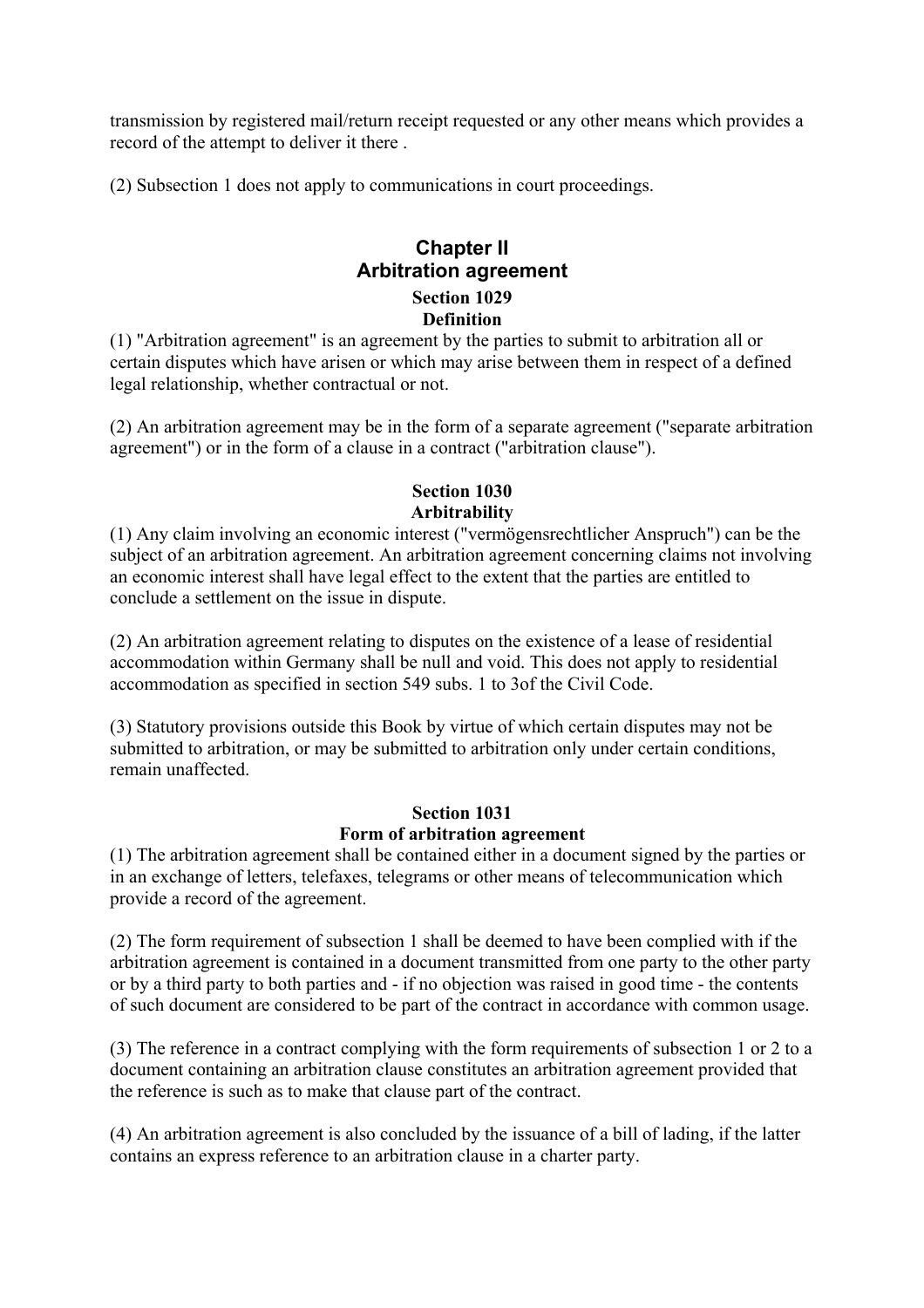5) Arbitration agreements to which a consumer is a party must be contained in a document which has been personally signed by the parties. The written form pursuant to subsection 1 may be substituted by electronic form pursuant to section 126 a of the Civil Code ("Bürgerliches Gesetzbuch – BGB"). No agreements other than those referring to the arbitral proceedings may be contained in such a document or electronic document; this shall not apply in the case of a notarial certification.

(6) Any non-compliance with the form requirements is cured by entering into argument on the substance of the dispute in the arbitral proceedings.

# **Section 1032**

# **Arbitration agreement and substantive claim before court**

(1) A court before which an action is brought in a matter which is the subject of an arbitration agreement shall, if the respondent raises an objection prior to the beginning of the oral hearing on the substance of the dispute, reject the action as inadmissible unless the court finds that the arbitration agreement is null and void, inoperative or incapable of being performed.

(2) Prior to the constitution of the arbitral tribunal, an application may be made to the court to determine whether or not arbitration is admissible.

(3) Where an action or application referred to in subsection 1 or 2 has been brought, arbitral proceedings may nevertheless be commenced or continued, and an arbitral award may be made, while the issue is pending before the court.

#### **Section 1033**

#### **Arbitration agreement and interim measures by court**

It is not incompatible with an arbitration agreement for a court to grant, before or during arbitral proceedings, an interim measure of protection relating to the subject-matter of the arbitration upon request of a party.

# **Chapter III Constitution of arbitral tribunal**

#### **Section 1034 Composition of arbitral tribunal**

(1) The parties are free to determine the number of arbitrators. Failing such determination, the number of arbitrators shall be three.

(2) If the arbitration agreement grants preponderant rights to one party with regard to the composition of the arbitral tribunal which place the other party at a disadvantage, that other party may request the court to appoint the arbitrator or arbitrators in deviation from the nomination made, or from the agreed nomination procedure. The request must be submitted at the latest within two weeks of the party becoming aware of the constitution of the arbitral tribunal. Section 1032 subs. 3 applies mutatis mutandis.

#### **Section 1035 Appointment of arbitrators**

(1) The parties are free to agree on a procedure of appointing the arbitrator or arbitrators.

(2) Unless otherwise agreed by the parties, a party shall be bound by his appointment of an arbitrator as soon as the other party has received notice of the appointment.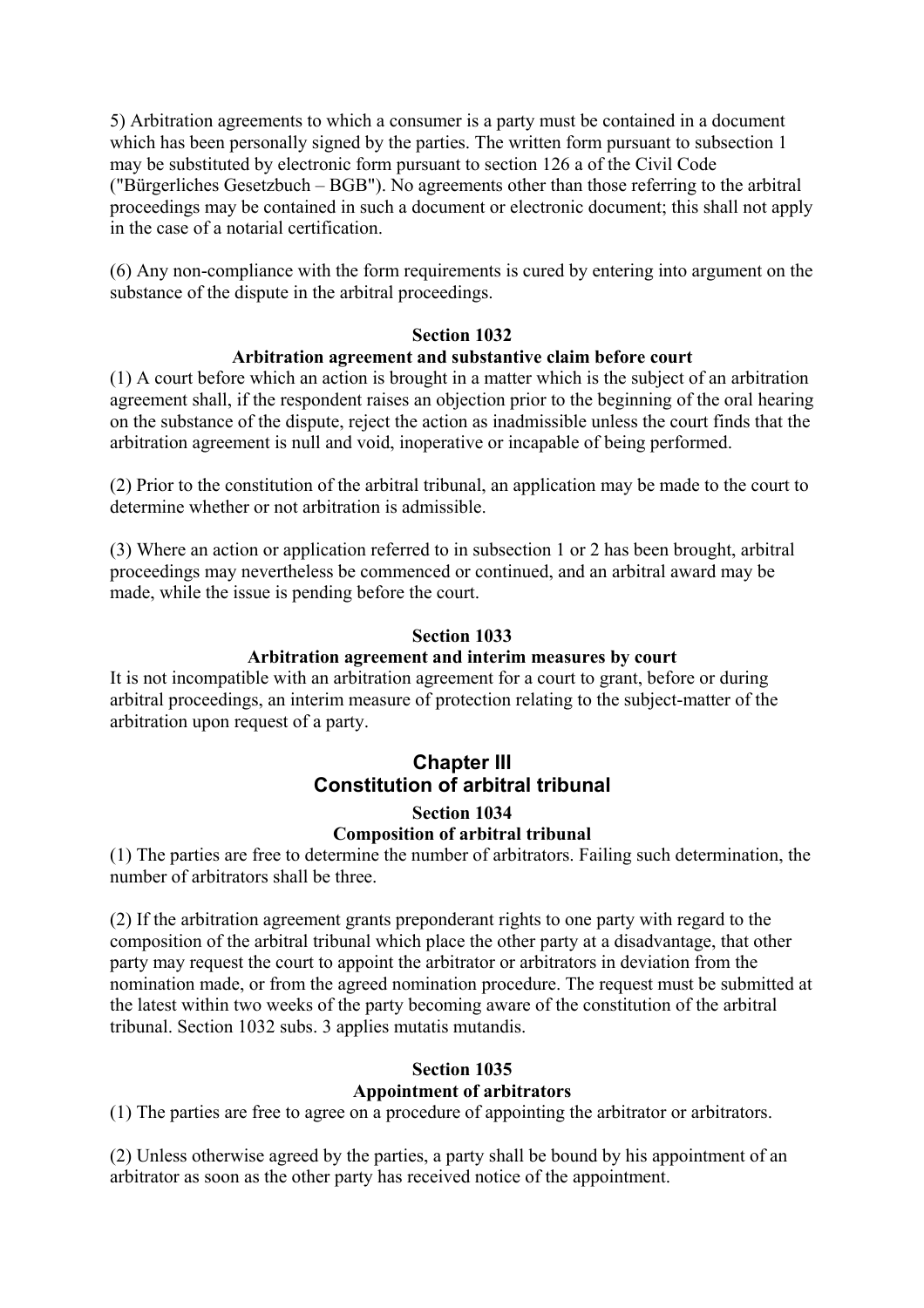(3) Failing an agreement between the parties on the appointment of the arbitrators, a sole arbitrator shall, if the parties are unable to agree on his appointment, be appointed, upon request of a party, by the court. In an arbitration with three arbitrators, each party shall appoint one arbitrator, and the two arbitrators thus appointed shall appoint the third arbitrator who shall act as chairman of the arbitral tribunal. If a party fails to appoint the arbitrator within one month of receipt of a request to do so from the other party, or if the two arbitrators fail to agree on the third arbitrator within one month of their appointment, the appointment shall be made, upon request of a party, by the court.

(4) Where, under an appointment procedure agreed upon by the parties, a party fails to act as required under such procedure, or if the parties, or two arbitrators, are unable to reach an agreement expected of them under such procedure, or a third party fails to perform any function entrusted to it under such procedure, any party may request the court to take the necessary measure, unless the agreement on the appointment procedure provides other means for securing the appointment.

(5) The court, in appointing an arbitrator, shall have due regard to any qualifications required of the arbitrator by the agreement of the parties and to such considerations as are likely to secure the appointment of an independent and impartial arbitrator. In the case of a sole or third arbitrator, the court shall take into account as well the advisability of appointing an arbitrator of a nationality other than those of the parties.

# **Section 1036 Challenge of an arbitrator**

(1) When a person is approached in connection with his possible appointment as an arbitrator, he shall disclose any circumstances likely to give rise to justifiable doubts as to his impartiality or independence. An arbitrator, from the time of his appointment and throughout the arbitral proceedings, shall without delay disclose any such circumstances to the parties unless they have already been informed of them by him.

(2) An arbitrator may be challenged only if circumstances exist that give rise to justifiable doubts as to his impartiality or independence, or if he does not possess qualifications agreed to by the parties. A party may challenge an arbitrator appointed by him, or in whose appointment he has participated, only for reasons of which he becomes aware after the appointment has been made.

# **Section 1037**

# **Challenge procedure**

(1) The parties are free to agree on a procedure for challenging an arbitrator, subject to the provisions of subsection 3 of this section.

(2) Failing such agreement, a party who intends to challenge an arbitrator shall, within two weeks after becoming aware of the constitution of the arbitral tribunal or after becoming aware of any circumstance referred to in section 1036 subs. 2, send a written statement of the reasons for the challenge to the arbitral tribunal. Unless the challenged arbitrator withdraws from his office or the other party agrees to the challenge, the arbitral tribunal shall decide on the challenge.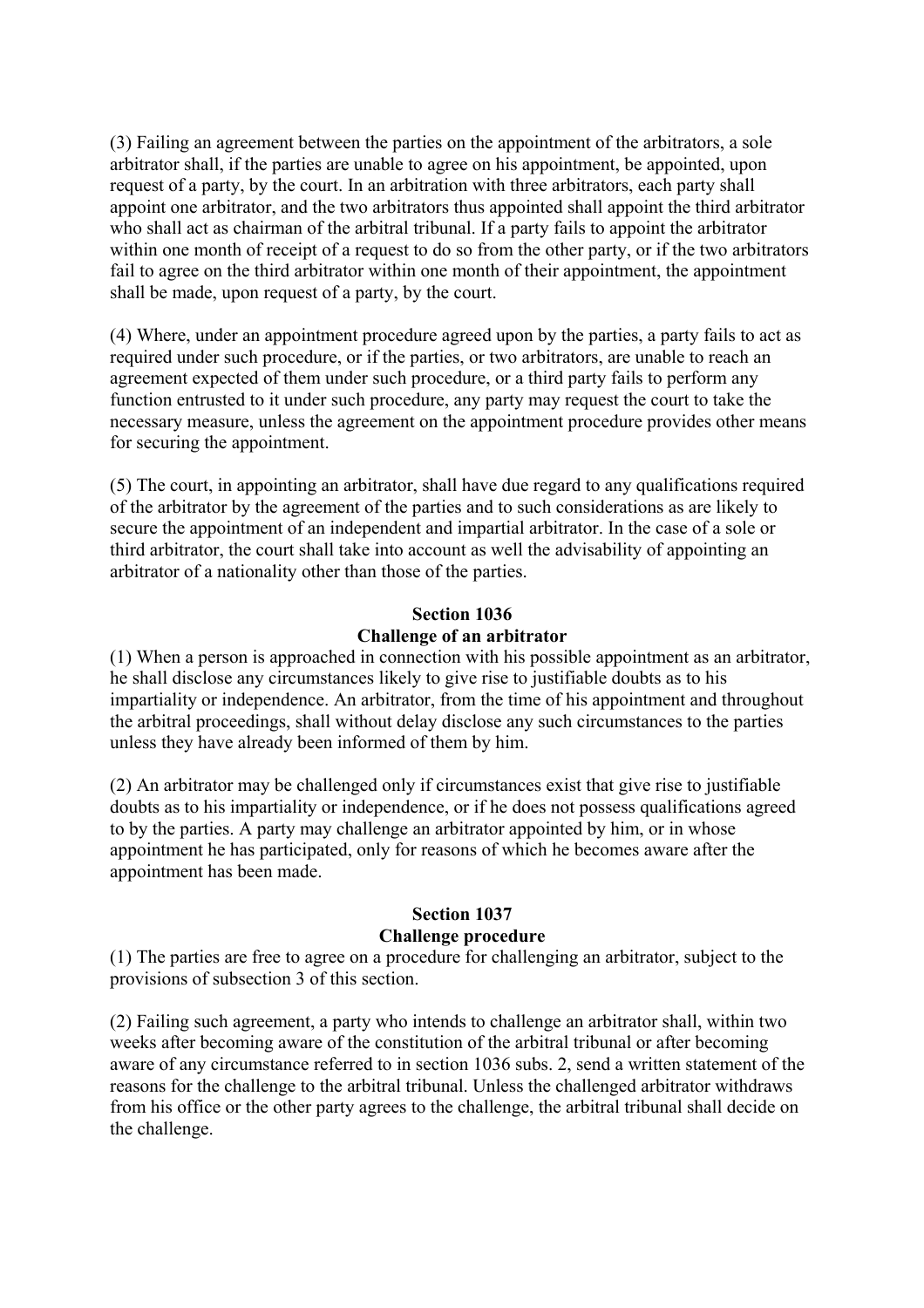(3) If a challenge under any procedure agreed upon by the parties or under the procedure of subsection 2 of this section is not successful, the challenging party may request, within one month after having received notice of the decision rejecting the challenge, the court to decide on the challenge; the parties may agree on a different time-limit. While such a request is pending, the arbitral tribunal, including the challenged arbitrator, may continue the arbitral proceedings and make an award.

# **Section 1038 Failure or impossibility to act**

(1) If an arbitrator becomes de jure or de facto unable to perform his functions or for other reasons fails to act without undue delay, his mandate terminates if he withdraws from his office or if the parties agree on the termination. If the arbitrator does not withdraw from his office or if the parties cannot agree on the termination, any party may request the court to decide on the termination of the mandate.

(2) If, under subsection 1 of this section or section 1037 subs. 2, an arbitrator withdraws from his office or a party agrees to the termination of the mandate of an arbitrator, this does not imply acceptance of the validity of any ground for withdrawal referred to in subsection 1 of this section or section 1036 subs. 2.

# **Section 1039**

# **Appointment of substitute arbitrator**

(1) Where the mandate of an arbitrator terminates under section 1037 or 1038 or because of his withdrawal from office for any other reason or because of the revocation of his mandate by agreement of the parties, a substitute arbitrator shall be appointed according to the rules that were applicable to the appointment of the arbitrator being replaced.

(2) The parties are free to agree on another procedure.

# **Chapter IV Jurisdiction of arbitral tribunal**

#### **Section 1040**

# **Competence of arbitral tribunal to rule on its jurisdiction**

(1) The arbitral tribunal may rule on its own jurisdiction and in this connection on the existence or validity of the arbitration agreement. For that purpose, an arbitration clause which forms part of a contract shall be treated as an agreement independent of the other terms of the contract.

(2) A plea that the arbitral tribunal does not have jurisdiction shall be raised not later than the submission of the statement of defence. A party is not precluded from raising such a plea by the fact that he has appointed, or participated in the appointment of, an arbitrator. A plea that the arbitral tribunal is exceeding the scope of its authority shall be raised as soon as the matter alleged to be beyond the scope of its authority is raised during the arbitral proceedings. The arbitral tribunal may, in either case, admit a later plea if it considers that the party has justified the delay.

(3) If the arbitral tribunal considers that it has jurisdiction, it rules on a plea referred to in subsection 2 of this section in general by means of a preliminary ruling. In this case, any party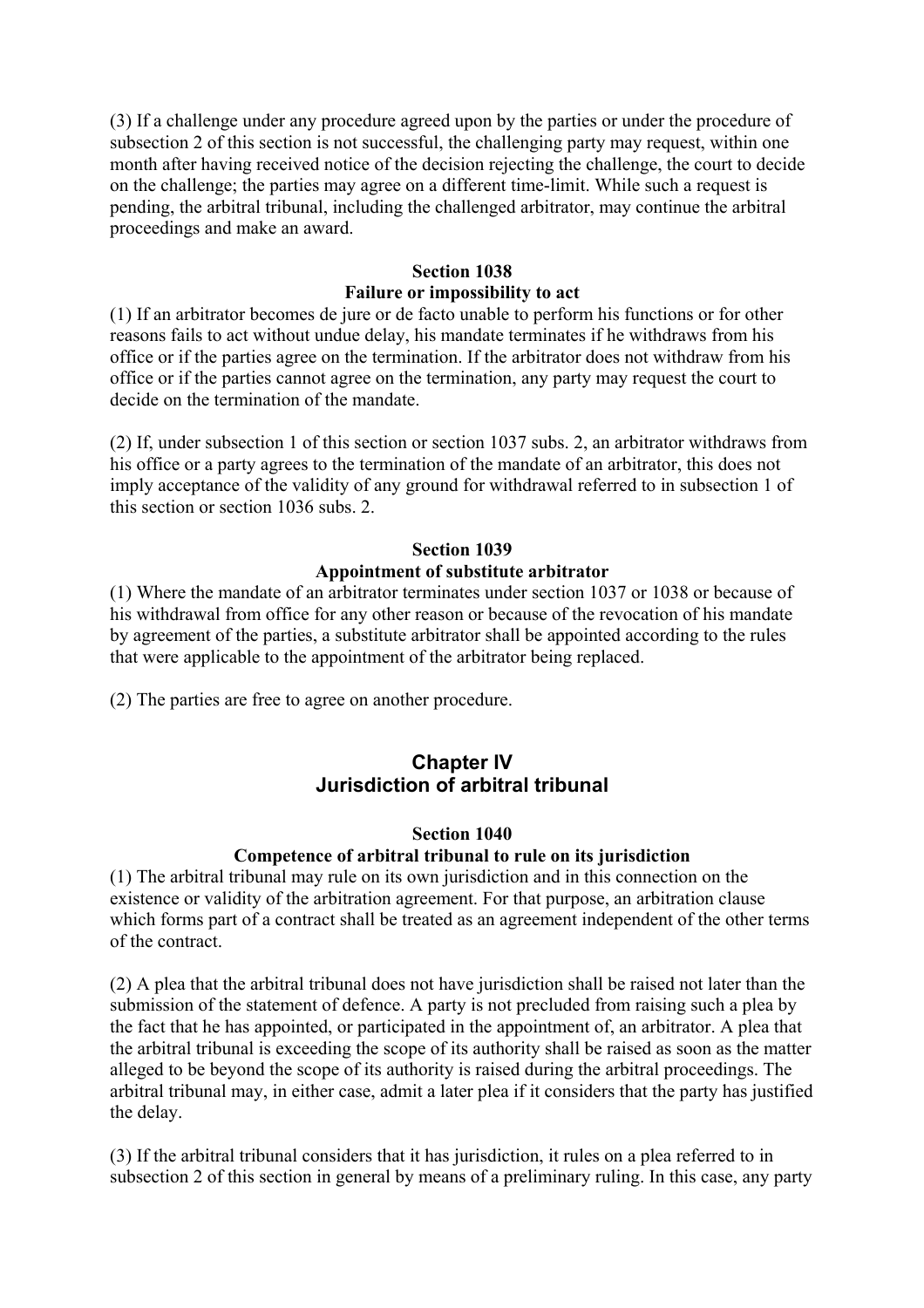may request, within one month after having received written notice of that ruling, the court to decide the matter. While such a request is pending, the arbitral tribunal may continue the arbitral proceedings and make an award.

# **Section 1041 Interim measures of protection**

(1) Unless otherwise agreed by the parties, the arbitral tribunal may, at the request of a party, order such interim measures of protection as the arbitral tribunal may consider necessary in respect of the subject-matter of the dispute. The arbitral tribunal may require any party to provide appropriate security in connection with such measure.

(2) The court may, at the request of a party, permit enforcement of a measure referred to in subsection 1, unless application for a corresponding interim measure has already been made to a court. It may recast such an order if necessary for the purpose of enforcing the measure.

(3) The court may, upon request, repeal or amend the decision referred to in subsection 2.

(4) If a measure ordered under subsection 1 proves to have been unjustified from the outset, the party who obtained its enforcement is obliged to compensate the other party for damage resulting from the enforcement of such measure or from his providing security in order to avoid enforcement. This claim may be put forward in the pending arbitral proceedings.

# **Chapter V Conduct of arbitral proceedings**

## **Section 1042 General rules of procedure**

(1) The parties shall be treated with equality and each party shall be given a full opportunity of presenting his case.

(2) Counsel may not be excluded from acting as authorised representatives.

(3) Otherwise, subject to the mandatory provisions of this Book, the parties are free to determine the procedure themselves or by reference to a set of arbitration rules.

(4) Failing an agreement by the parties, and in the absence of provisions in this Book, the arbitral tribunal shall conduct the arbitration in such manner as it considers appropriate. The arbitral tribunal is empowered to determine the admissibility of taking evidence, take evidence and assess freely such evidence.

## **Section 1043 Place of arbitration**

(1) The parties are free to agree on the place of arbitration. Failing such agreement, the place of arbitration shall be determined by the arbitral tribunal having regard to the circumstances of the case, including the convenience of the parties.

(2) Notwithstanding the provisions of subsection 1 of this section, the arbitral tribunal may, unless otherwise agreed by the parties, meet at any place it considers appropriate for an oral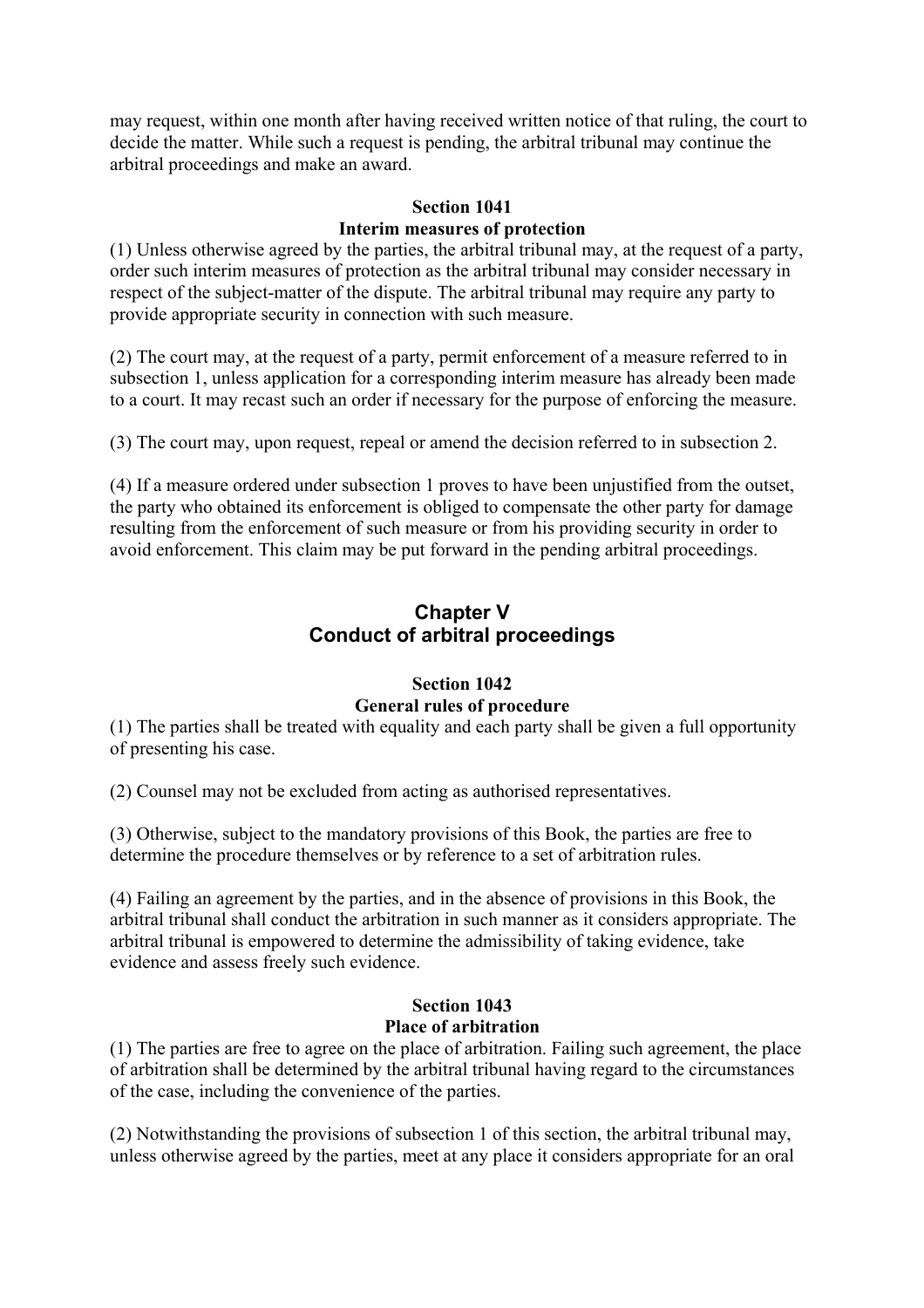hearing, for hearing witnesses, experts or the parties, for consultation among its members or for inspection of property or documents.

## **Section 1044 Commencement of arbitral proceedings**

Unless otherwise agreed by the parties, the arbitral proceedings in respect of a particular dispute commence on the date on which a request for that dispute to be referred to arbitration is received by the respondent. The request shall state the names of the parties, the subjectmatter of the dispute and contain a reference to the arbitration agreement.

# **Section 1045**

## **Language of proceedings**

(1) The parties are free to agree on the language or languages to be used in the arbitral proceedings. Failing such agreement, the arbitral tribunal shall determine the language or languages to be used in the proceedings. This agreement or determination, unless otherwise specified therein, shall apply to any written statement by a party, any hearing and any award, decision or other communication by the arbitral tribunal.

(2) The arbitral tribunal may order that any documentary evidence shall be accompanied by a translation into the language or languages agreed upon by the parties or determined by the arbitral tribunal.

# **Section 1046 Statements of claim and defence**

(1) Within the period of time agreed by the parties or determined by the arbitral tribunal, the claimant shall state his claim and the facts supporting the claim, and the respondent shall state his defence in respect of these particulars. The parties may submit with their statements all documents they consider to be relevant or may add a reference to other evidence they will submit.

(2) Unless otherwise agreed by the parties, either party may amend or supplement his claim or defence during the course of the arbitral proceedings, unless the arbitral tribunal considers it inappropriate to allow such amendment having regard to the delay in making it without sufficient justification.

(3) Subsections 1 and 2 apply mutatis mutandis to counter-claims.

#### **Section 1047**

# **Oral hearings and written proceedings**

(1) Subject to agreement by the parties, the arbitral tribunal shall decide whether to hold oral hearings or whether the proceedings shall be conducted on the basis of documents and other materials. Unless the parties have agreed that no hearings shall be held, the arbitral tribunal shall hold such hearings at an appropriate stage of the proceedings, if so requested by a party.

(2) The parties shall be given sufficient advance notice of any hearing and of any meeting of the arbitral tribunal for the purpose of taking evidence.

(3) All statements, documents or other information supplied to the arbitral tribunal by one party shall be communicated to the other party. Also, any expert report or evidentiary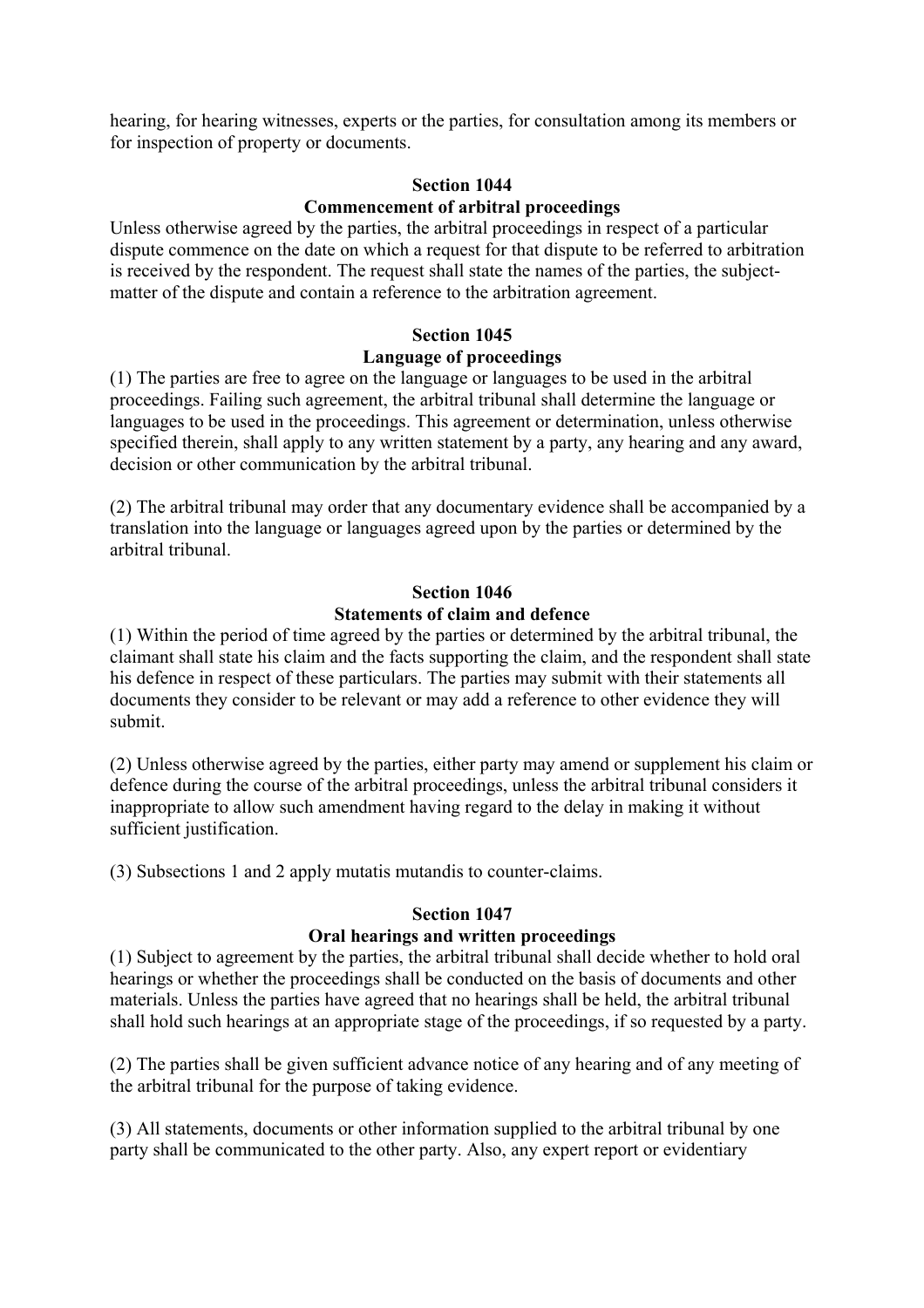document on which the arbitral tribunal may rely in making its decision shall be communicated to both parties.

## **Section 1048 Default of a party**

(1) If the claimant fails to communicate his statement of claim in accordance with section 1046 subs. 1, the arbitral tribunal shall terminate the proceedings.

(2) If the respondent fails to communicate his statement of defence in accordance with section 1046 subs. 1, the arbitral tribunal shall continue the proceedings without treating such failure in itself as an admission of the claimant's allegations.

(3) If any party fails to appear at an oral hearing or to produce documentary evidence within a set time-limit, the arbitral tribunal may continue the proceedings and make the award on the evidence before it.

(4) Any default which has been justified to the tribunal's satisfaction will be disregarded. Apart from that, the parties may agree otherwise on the consequences of default.

# **Section 1049 Expert appointed by arbitral tribunal**

(1) Unless otherwise agreed by the parties, the arbitral tribunal may appoint one or more experts to report to it on specific issues to be determined by the arbitral tribunal. It may also require a party to give the expert any relevant information or to produce, or to provide access to, any relevant documents or property for his inspection.

(2) Unless otherwise agreed by the parties, if a party so requests or if the arbitral tribunal considers it necessary, the expert shall, after delivery of his written or oral report, participate in an oral hearing where the parties have the opportunity to put questions to him and to present expert witnesses in order to testify on the points at issue.

(3) Sections 1036 and 1037 subs. 1 and 2 apply mutatis mutandis to an expert appointed by the arbitral tribunal.

# **Section 1050**

# **Court assistance in taking evidence**

and other judicial acts The arbitral tribunal or a party with the approval of the arbitral tribunal may request from a court assistance in taking evidence or performance of other judicial acts which the arbitral tribunal is not empowered to carry out. Unless it regards the application as inadmissible, the court shall execute the request according to its rules on taking evidence or other judicial acts. The arbitrators are entitled to participate in any judicial taking of evidence and to ask questions.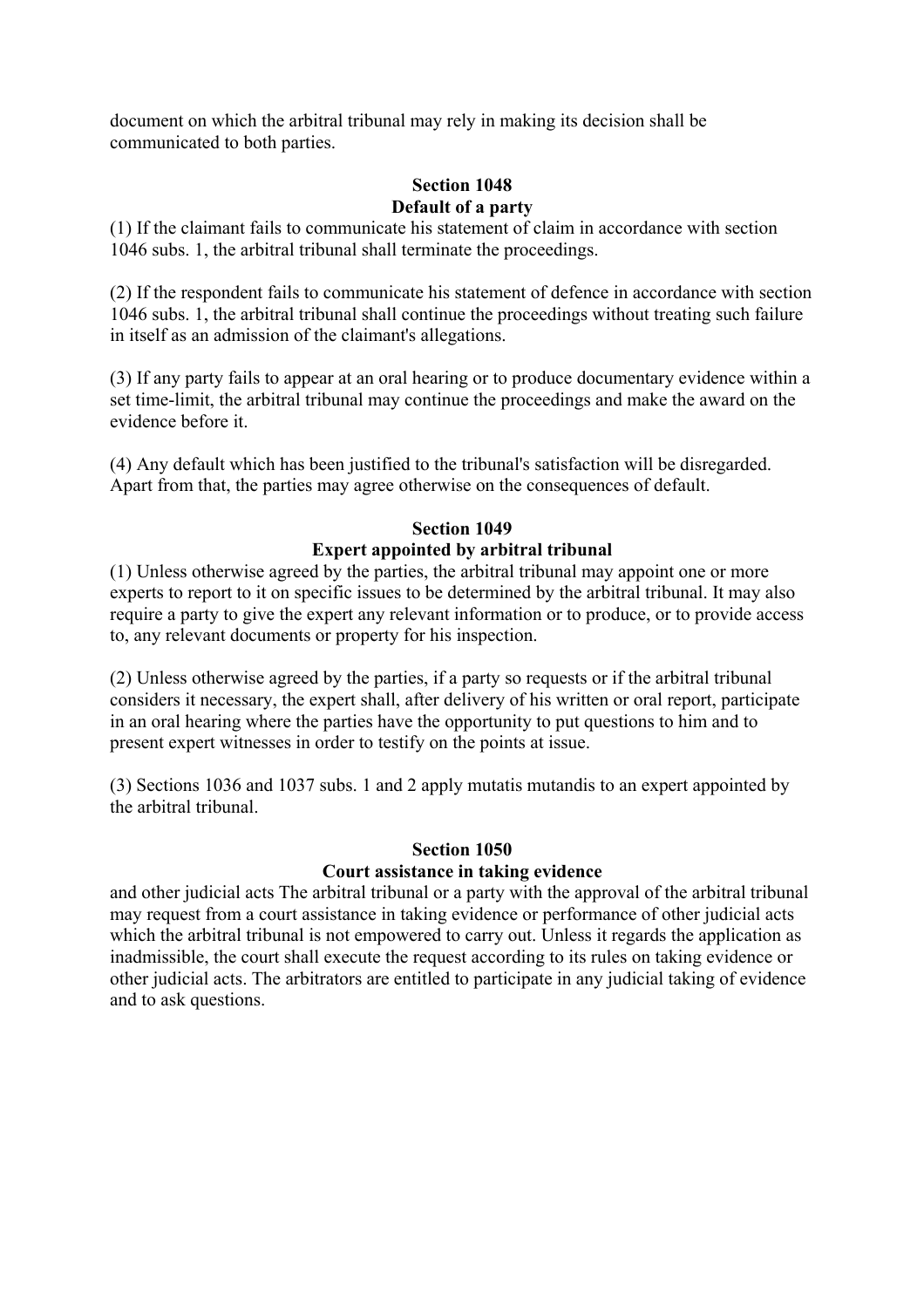# **Chapter VI Making of award and termination of proceedings**

# **Section 1051**

# **Rules applicable to substance of dispute**

(1) The arbitral tribunal shall decide the dispute in accordance with such rules of law as are chosen by the parties as applicable to the substance of the dispute. Any designation of the law or legal system of a given State shall be construed, unless otherwise expressed, as directly referring to the substantive law of that State and not to its conflict of laws rules.

(2) Failing any designation by the parties, the arbitral tribunal shall apply the law of the State with which the subject-matter of the proceedings is most closely connected.

(3) The arbitral tribunal shall decide ex aequo et bono or as amiable compositeur only if the parties have expressly authorized it to do so. The parties may so authorize the arbitral tribunal up to the time of its decision.

(4) In all cases, the arbitral tribunal shall decide in accordance with the terms of the contract and shall take into account the usages of the trade applicable to the transaction.

# **Section 1052**

# **Decision making by panel of arbitrators**

(1) In arbitral proceedings with more than one arbitrator, any decision of the arbitral tribunal shall be made, unless otherwise agreed by the parties, by a majority of all its members.

(2) If an arbitrator refuses to take part in the vote on a decision, the other arbitrators may take the decision without him, unless otherwise agreed by the parties. The parties shall be given advance notice of the intention to make an award without the arbitrator refusing to participate in the vote. In the case of other decisions, the parties shall subsequent to the decision be informed of the refusal to participate in the vote.

(3) Individual questions of procedure may be decided by a presiding arbitrator alone if so authorized by the parties or all members of the arbitral tribunal.

## **Section 1053 Settlement**

(1) If, during arbitral proceedings, the parties settle the dispute, the arbitral tribunal shall terminate the proceedings. If requested by the parties, it shall record the settlement in the form of an arbitral award on agreed terms, unless the contents are in violation of public policy (ordre public).

(2) An award on agreed terms shall be made in accordance with section 1054 and shall state that it is an award. Such an award has the same effect as any other award on the merits of the case.

(3) If notarial certification is required for a declaration to be effective, it will be substituted, in the case of an arbitral award on agreed terms, by recording the declaration of the parties in the award.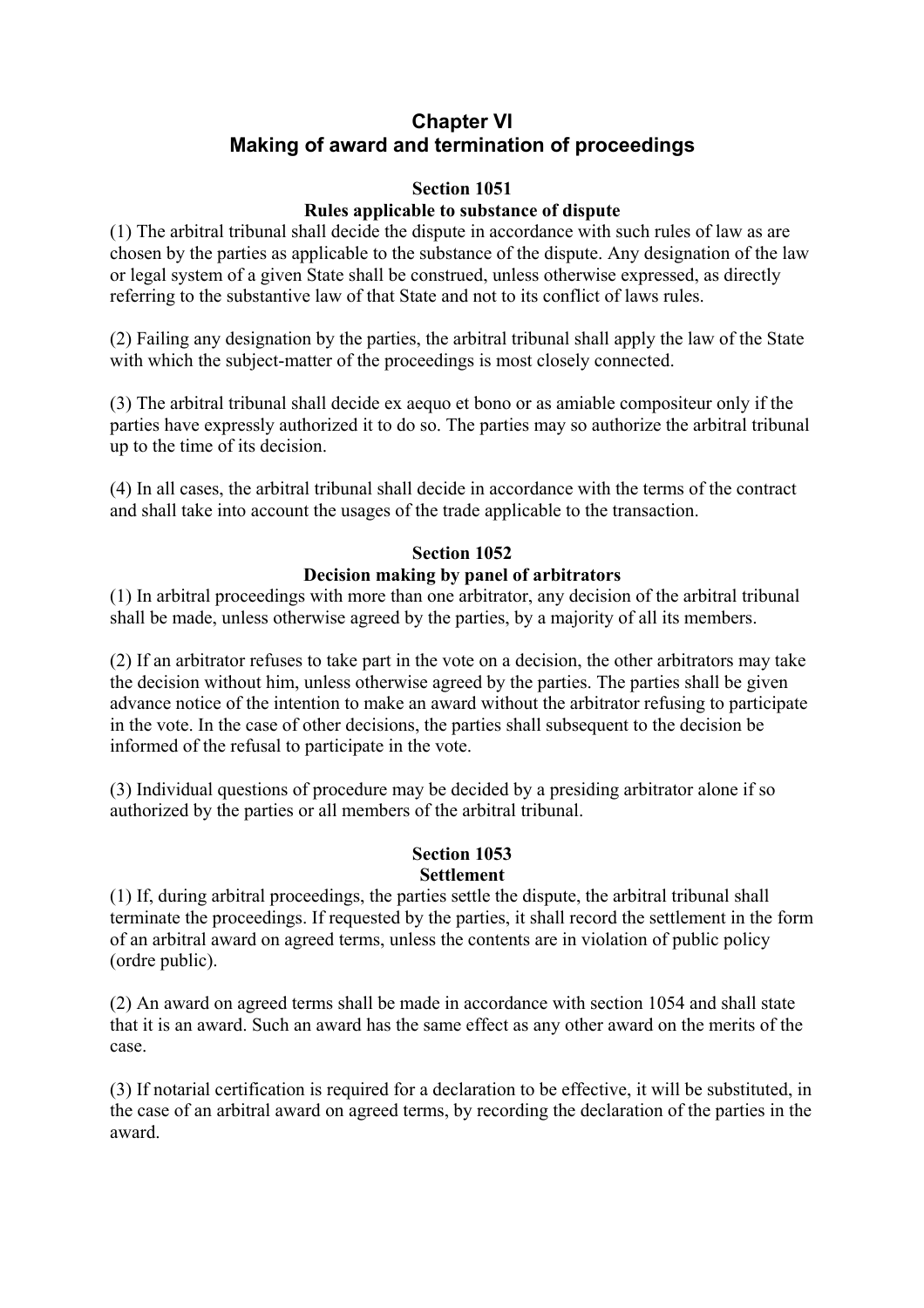(4) An award on agreed terms may, upon agreement between the parties, also be declared enforceable by a notary whose notarial office is in the district of the court competent for the declaration of enforceability according to section 1062 subs. 1, no. 2. The notary shall refuse the declaration of enforceability, if the requirements of subsection 1, sentence 2 are not complied with.

# **Section 1054 Form and contents of award**

(1) The award shall be made in writing and shall be signed by the arbitrator or arbitrators. In arbitral proceedings with more than one arbitrator, the signatures of the majority of all members of the arbitral tribunal shall suffice, provided that the reason for any omitted signature is stated.

(2) The award shall state the reasons upon which it is based, unless the parties have agreed that no reasons are to be given or the award is an award on agreed terms under section 1053.

(3) The award shall state its date and the place of arbitration as determined in accordance with section 1043 subs. 1. The award shall be deemed to have been made on that date and at that place.

(4) A copy of the award signed by the arbitrators shall be delivered to each party.

# **Section 1055 Effect of arbitral award**

The arbitral award has the same effect between the parties as a final and binding court judgment.

# **Section 1056**

# **Termination of proceedings**

(1) The arbitral proceedings are terminated by the final award or by an order of the arbitral tribunal in accordance with subsection 2 of this section.

(2) The arbitral tribunal shall issue an order for the termination of the arbitral proceedings when

1. the claimant:

a) fails to state his claim according to section 1046 subs. 1 and section 1048 subs. 4 does not apply, or

b) withdraws his claim, unless the respondent objects thereto and the arbitral tribunal recognizes a legitimate interest on his part in obtaining a final settlement of the dispute, or

- 2. the parties agree on the termination of the proceedings, or
- 3. the parties fail to pursue the arbitral proceedings in spite of being so requested by the arbitral tribunal or when the continuation of the proceedings has for any other reason become impossible.

(3) The mandate of the arbitral tribunal terminates with the termination of the arbitral proceedings, subject to the provisions of sections 1057 subs. 2, 1058 and 1059 subs. 4.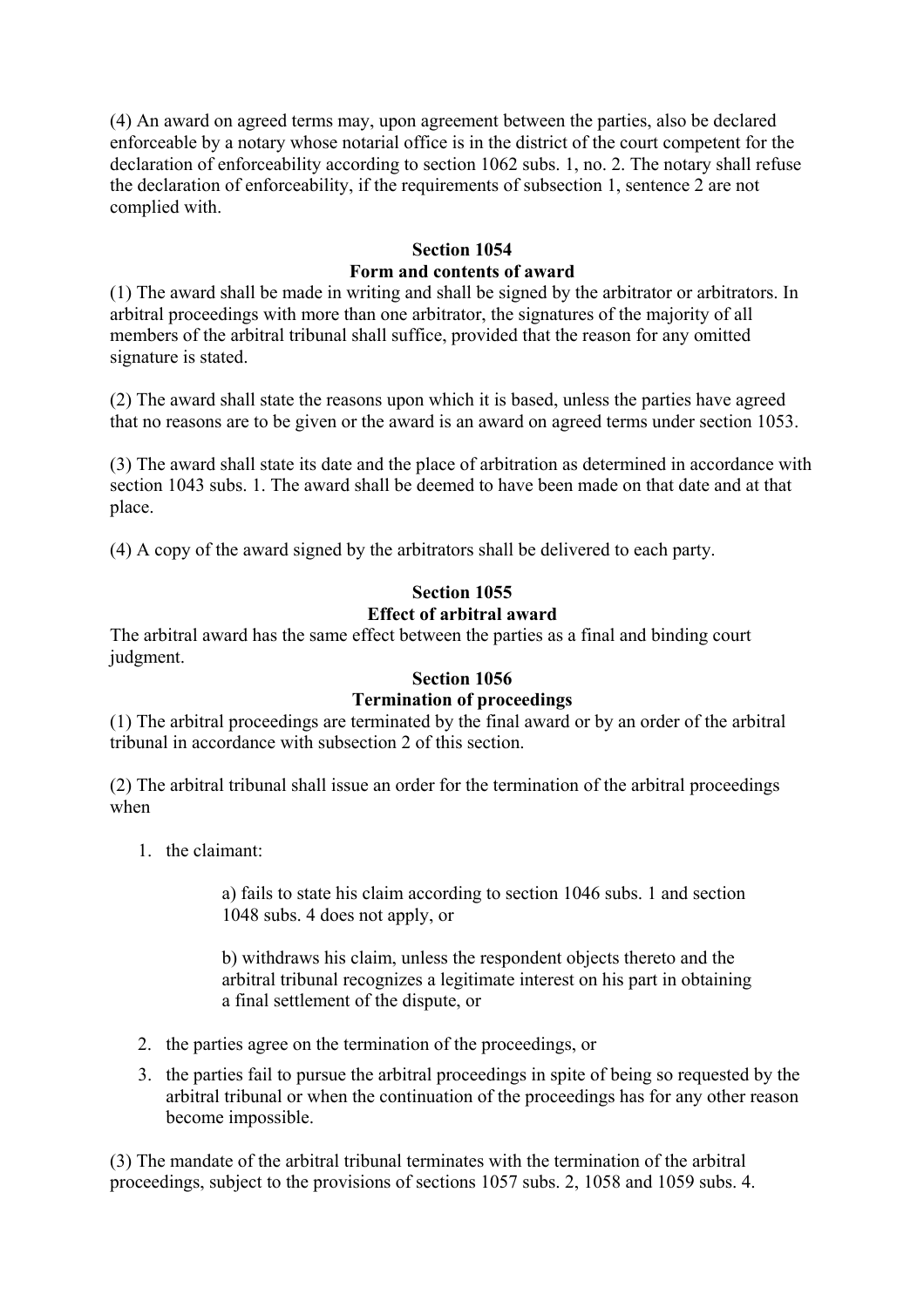# **Section 1057 Decision on costs**

(1) Unless the parties agree otherwise, the arbitral tribunal shall allocate, by means of an arbitral award, the costs of the arbitration as between the parties, including those incurred by the parties necessary for the proper pursuit of their claim or defence. It shall do so at its discretion and take into consideration the circumstances of the case, in particular the outcome of the proceedings.

(2) To the extent that the costs of the arbitral proceedings have been fixed, the arbitral tribunal shall also decide on the amount to be borne by each party. If the costs have not been fixed or if they can only be fixed once the arbitral proceedings have been terminated, the decision shall be taken by means of a separate award.

#### **Section 1058 Correction and interpretation of award; additional award**

(1) Any party may request the arbitral tribunal

- 1. to correct in the award any errors in computation, any clerical or typographical errors or any errors of similar nature,
- 2. to give an interpretation of specific parts of the award,
- 3. to make an additional award as to claims presented in the arbitral proceedings but omitted from the award.

(2) Unless otherwise agreed by the parties, the request shall be made within one month of receipt of the award.

(3) The arbitral tribunal shall make the correction or give the interpretation within one month and make an additional award within two months.

(4) The arbitral tribunal may make a correction of the award on its own initiative. (5) Section 1054 shall apply to a correction or interpretation of the award or to an additional award.

# **Chapter VII Recourse against award**

# **Section 1059**

# **Application for setting aside**

(1) Recourse to a court against an arbitral award may be made only by an application for setting aside in accordance with subsections 2 and 3 of this section. (2) An arbitral award may be set aside only if:

1. the applicant shows sufficient cause that:

a) a party to the arbitration agreement referred to in sections 1029 and 1031 was under some incapacity pursuant to the law applicable to him; or the said agreement is not valid under the law to which the parties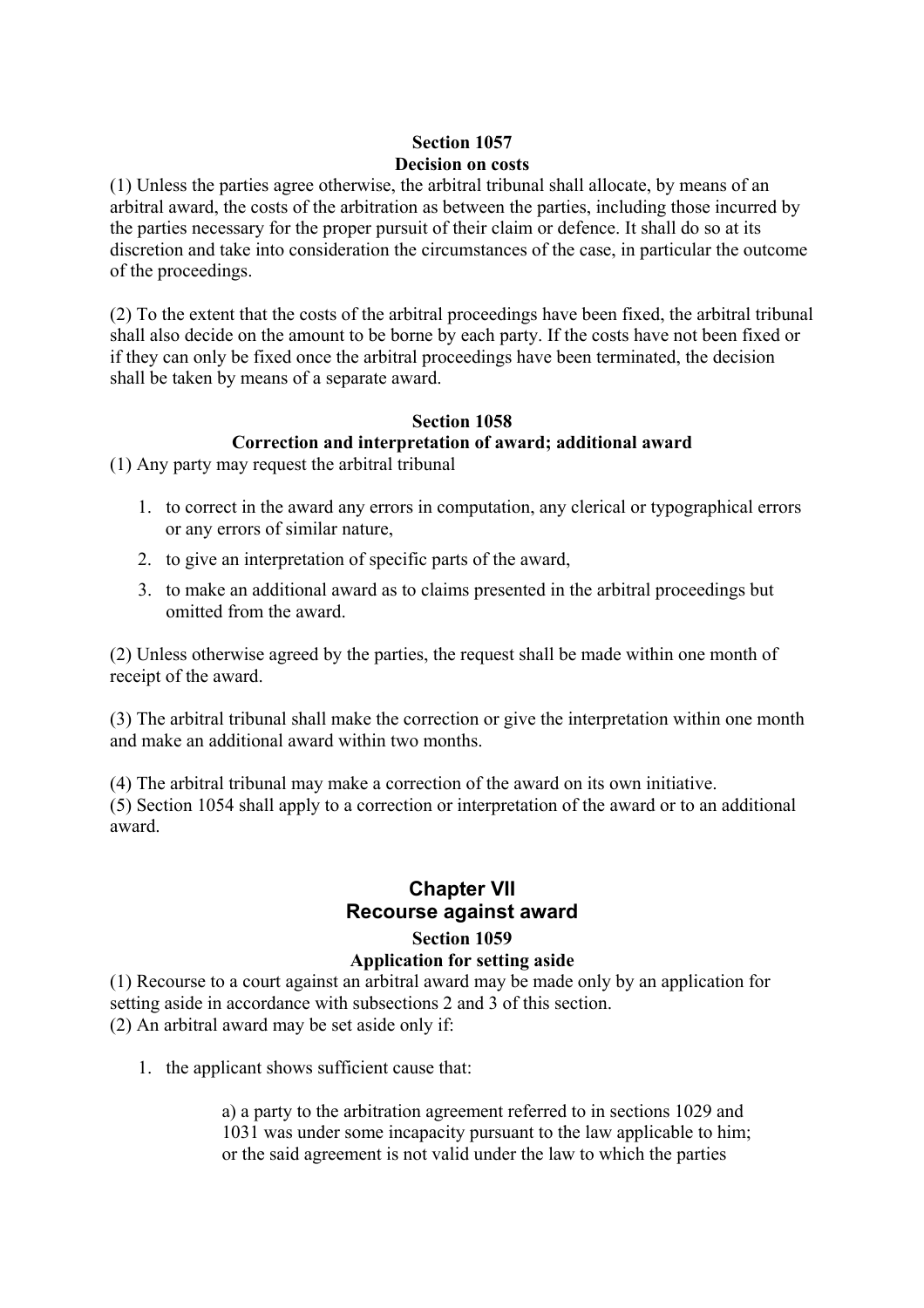have subjected it or, failing any indication thereon, under German law; or

b) he was not given proper notice of the appointment of an arbitrator or of the arbitral proceedings or was otherwise unable to present his case; or

c) the award deals with a dispute not contemplated by or not falling within the terms of the submission to arbitration, or contains decisions on matters beyond the scope of the submission to arbitration; provided that, if the decisions on matters submitted to arbitration can be separated from those not so submitted, only that part of the award which contains decisions on matters not submitted to arbitration may be set aside: or

d) the composition of the arbitral tribunal or the arbitral procedure was not in accordance with a provision of this Book or with an admissible agreement of the parties and this presumably affected the award; or

2. the court finds that

a) the subject-matter of the dispute is not capable of settlement by arbitration under German law; or

b) recognition or enforcement of the award leads to a result which is in conflict with public policy (ordre public).

(3) Unless the parties have agreed otherwise, an application for setting aside to the court may not be made after three months have elapsed. The period of time shall commence on the date on which the party making the application had received the award. If a request had been made under section 1058, the time-limit shall be extended by not more than one month from receipt of the decision on the request. No application for setting aside the award may be made once the award has been declared enforceable by a German court.

(4) The court, when asked to set aside an award, may, where appropriate, set aside the award and remit the case to the arbitral tribunal.

(5) Setting aside the arbitral award shall, in the absence of any indication to the contrary, result in the arbitration agreement becoming operative again in respect of the subject-matter of the dispute.

# **Chapter VIII Recognition and enforcement of awards Section 1060 Domestic awards**

(1) Enforcement of the award takes place if it has been declared enforceable.

(2) An application for a declaration of enforceability shall be refused and the award set aside if one of the grounds for setting aside under section 1059 subs. 2 exists. Grounds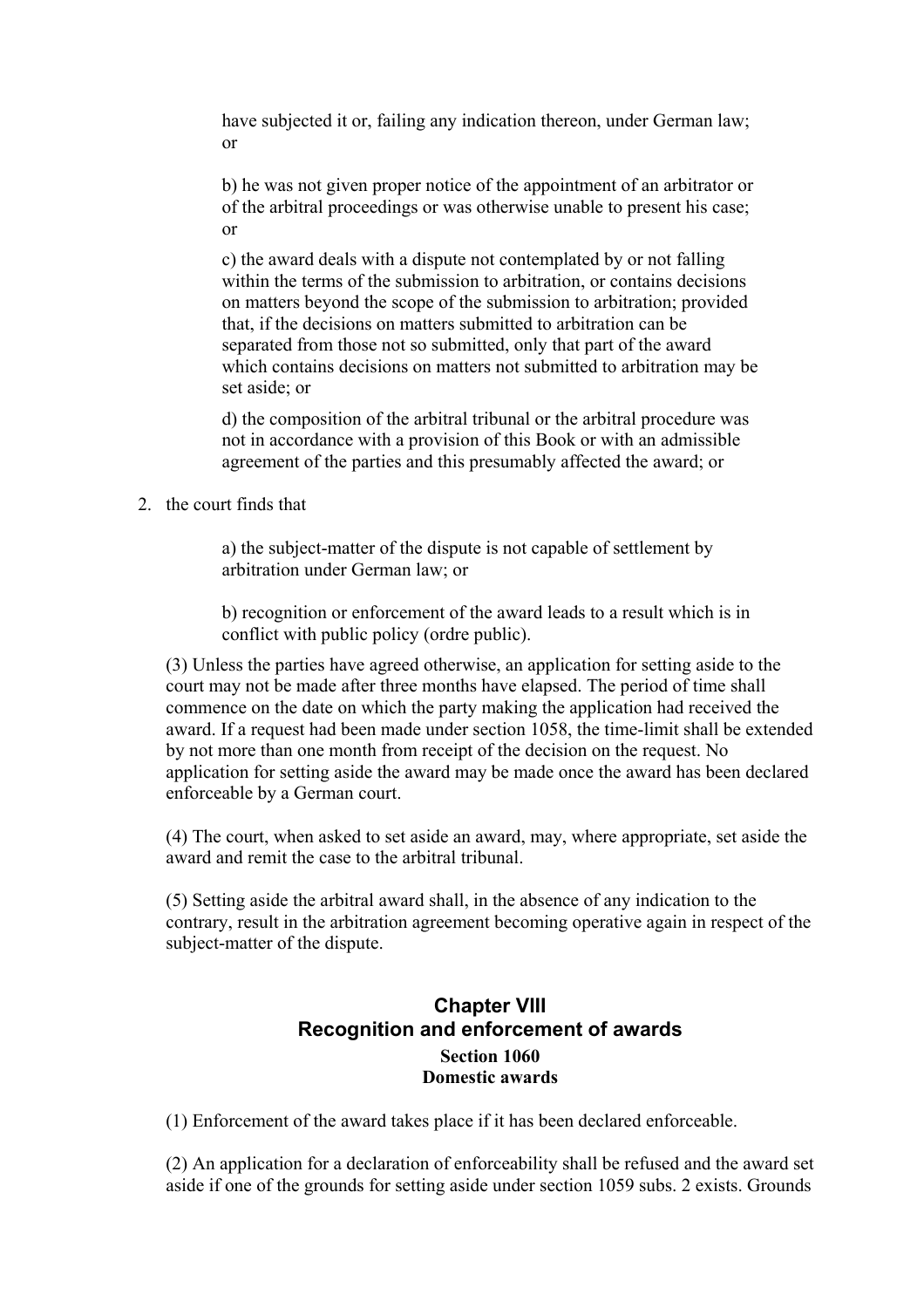for setting aside shall not be taken into account, if at the time when the application for a declaration of enforceability is served, an application for setting aside based on such grounds has been finally rejected. Grounds for setting aside under section 1059 subs. 2, no. 1 shall also not be taken into account if the time-limits set by section 1059 subs. 3 have expired without the party opposing the application having made an application for setting aside the award.

# **Section 1061 Foreign awards**

(1) Recognition and enforcement of foreign arbitral awards shall be granted in accordance with the Convention on the Recognition and Enforcement of Foreign Arbitral Awards of 10 June 1958 (Bundesgesetzblatt [BGBl.] 1961 Part II p. 121). The provisions of other treaties on the recognition and enforcement of arbitral awards shall remain unaffected.

(2) If the declaration of enforceability is to be refused, the court shall rule that the arbitral award is not to be recognized in Germany.

(3) If the award is set aside abroad after having been declared enforceable, application for setting aside the declaration of enforceability may be made.

# **Chapter IX Court proceedings Section 1062 Competence**

(1) The Higher Regional Court ("Oberlandesgericht") designated in the arbitration agreement or, failing such designation, the Higher Regional Court in whose district the place of arbitration is situated, is competent for decisions on applications relating to

- 1. the appointment of an arbitrator (sections 1034 and 1035), the challenge of an arbitrator (section 1037) or the termination of an arbitrator's mandate (section 1038);
- 2. the determination of the admissibility or inadmissibility of arbitration (section 1032) or the decision of an arbitral tribunal confirming its competence in a preliminary ruling (section 1040);
- 3. the enforof the declaration of enforceability (section 1061).

(2) If the place of arbitration in the cases referred to in subsection 1, no. 2, first alternative, nos. 3 and 4 is not in Germany, competence lies with the Higher Regional Court ("Oberlandesgericht") where the party opposing the application has his place of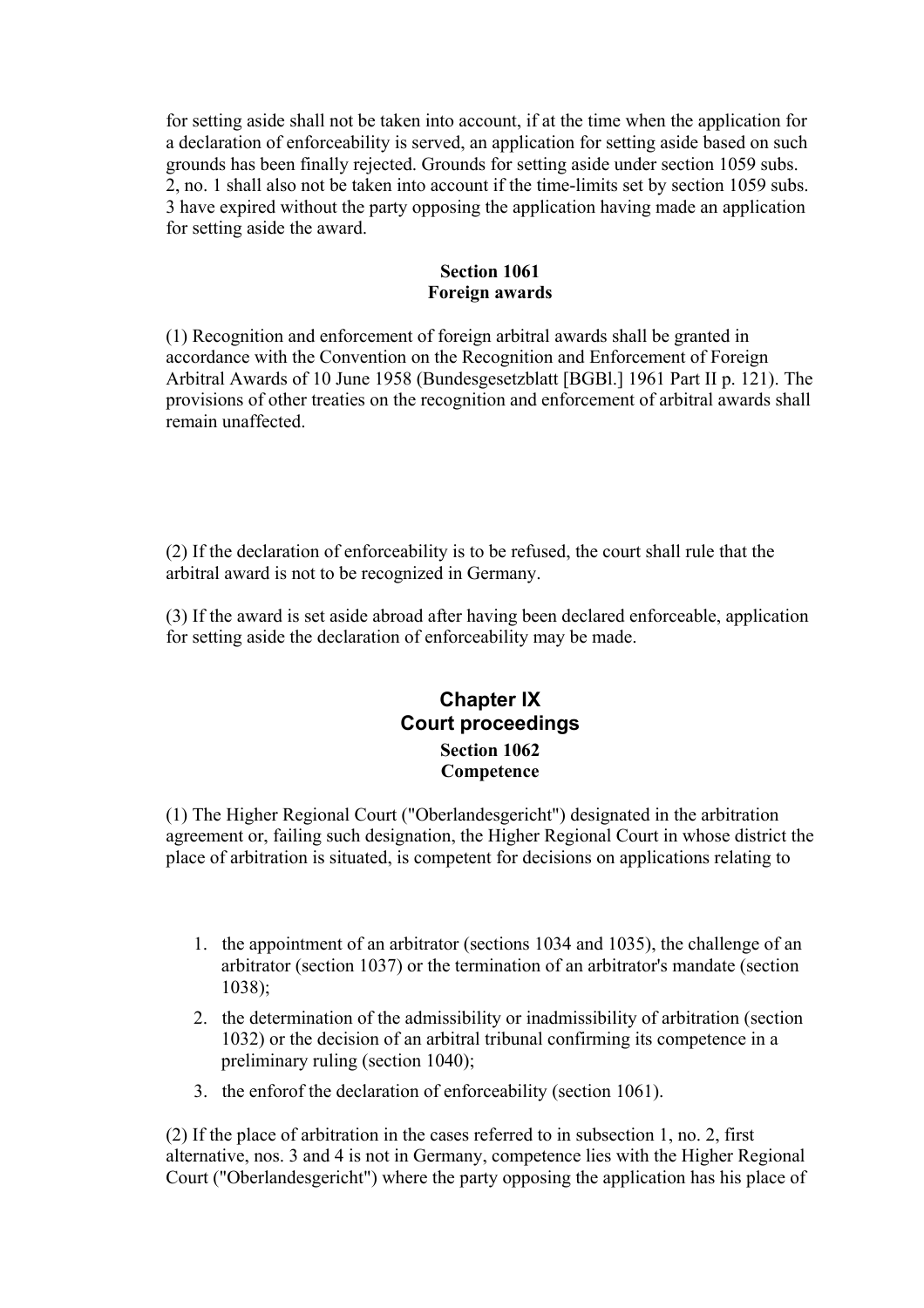business or place of habitual residence, or where assets of that party or the property in dispute or affected by the measure is located, failing which the Berlin Higher Regional Court ("Kammergericht") shall be competent.

(3) In the cases referred to in section 1025 subs. 3, the Higher Regional Court ("Oberlandesgericht") in whose district the claimant or the respondent has his place of business or place of habitual residence is competent.

(4) For assistance in the taking of evidence and other judicial acts (section 1050), the Local Court ("Amtsgericht"), in whose district the judicial act is to be carried out, is competent.

(5) Where there are several Higher Regional Courts ("Oberlandesgerichte") in one Land, the Government of that Land may transfer by ordinance competence to one Higher Regional Court, or, where existent, to the highest Regional Court ("oberstes Landesgericht") ; the Land Government may transfer such authority to the Department of Justice of the Land concerned by ordinance. Several Länder may agree on crossborder competence of a single Higher Regional Court.

#### **Section 1063 General provisions**

(1) The court shall decide by means of an order. The party opposing the application shall be given an opportunity to comment before a decision is taken.

(2) The court shall order an oral hearing to be held, if the setting aside of the award has been requested or if, in an application for recognition or declaration of enforceability of the award, grounds for setting aside in terms of section 1059 subs. 2 are to be considered.

(3) The presiding judge of the civil court senate ("Zivilsenat") may issue, without prior hearing of the party opposing the application, an order to the effect that, until a decision on the request has been reached, the applicant may pursue enforcement of the award or enforce the interim measure of protection of the arbitration court pursuant to section 1041. In the case of an award, enforcement of the award may not go beyond measures of protection. The party opposing the application may prevent enforcement by providing as security an amount corresponding to the amount that may be enforced by the applicant.

(4) As long as no oral hearing is ordered, applications and declarations may be put on record at the court registry.

# **Section 1064 Particularities regarding the enforcement of awards**

(1) At the time of the application for a declaration of enforceability of an arbitral award the award or a certified copy of the award shall be supplied. The certification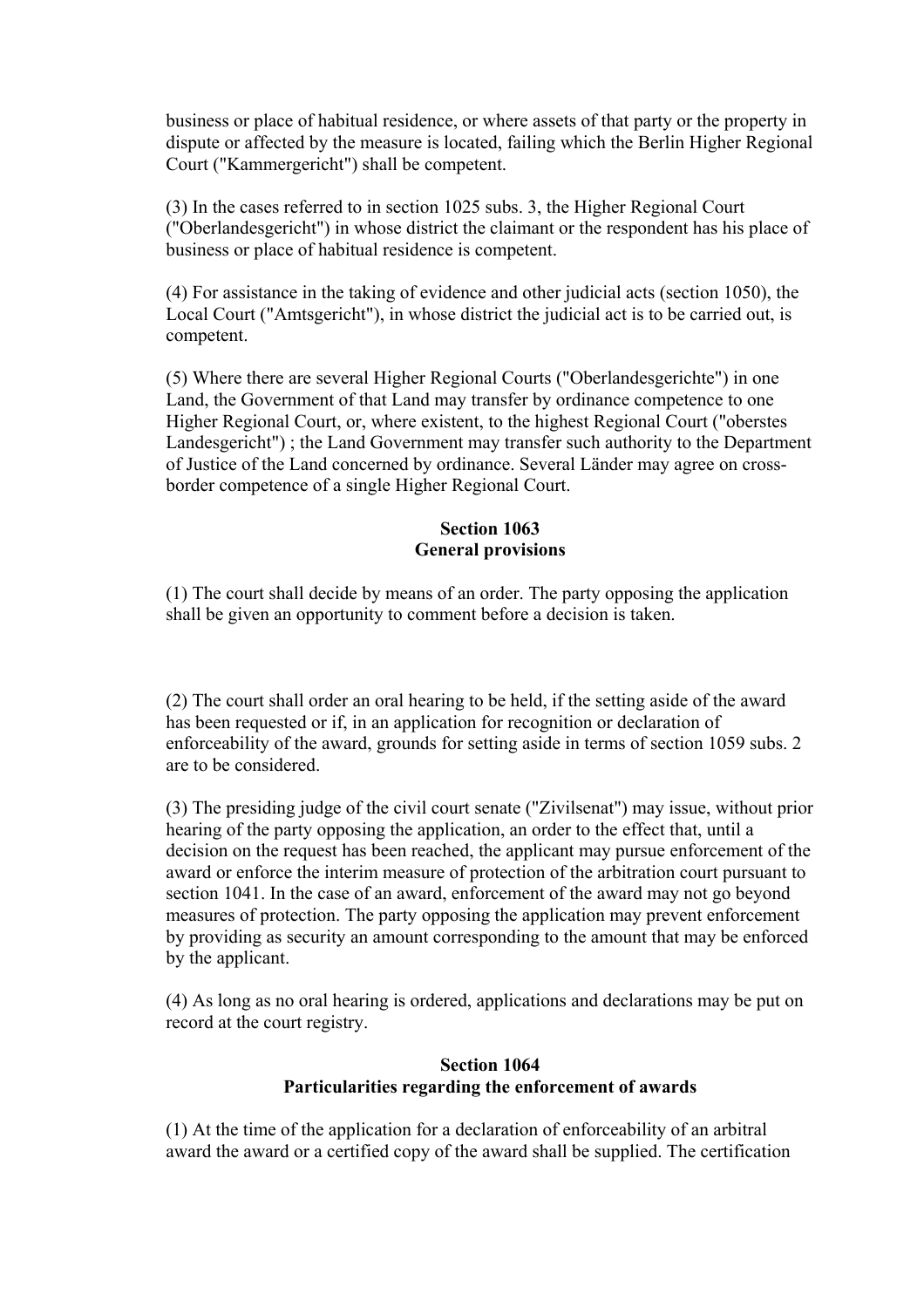may also be made by counsel authorised to represent the party in the judicial proceedings.

(2) The order declaring the award enforceable shall be declared provisionally enforceable.

(3) Unless otherwise provided in treaties, subsections 1 and 2 shall apply to foreign awards.

## **Section 1065 Legal remedies**

(1) A complaint on a point of law is available against the decisions mentioned under section 1062 subs. 1, nos. 2 and 4. No recourse against other decisions in the proceedings specified in section 1062 subs. 1 may be made.

(2) The complaint on a point of law can also be based on the ground that the decision is based on a violation of a treaty. Sections 707 and 717 apply mutatis mutandis.

# **Chapter X Arbitral tribunals not established by agreement Section 1066 Mutatis mutandis application of the provisionsof the Tenth Book**

The provisions of this Book apply mutatis mutandis to arbitral tribunals established lawfully by disposition on death or other dispositions not based on an agreement.

## **Article 2 of the Arbitral Proceedings Reform Act: Section 19**

# **Amendment to the Act on Restraints of Competition**

Section 91 of the Act on Restraints of Competition (Gesetz gegen Wettbewerbsbeschränkungen) as promulgated on 20 February 1990 (Bundesgesetzblatt Part I p.235), last amended by section 2 subs. 20 of the Act of 17 December 1997 (Bundesgesetzblatt Part I p. 3108), is repealed.

#### **Note:**

The repeal of section 91 of the Act on Restraints of Competition is of great relevance for economic arbitration, since the restrictions on the arbitrability of cartel disputes are thereby abolished. The arbitrability of cartel disputes is now determinded solely